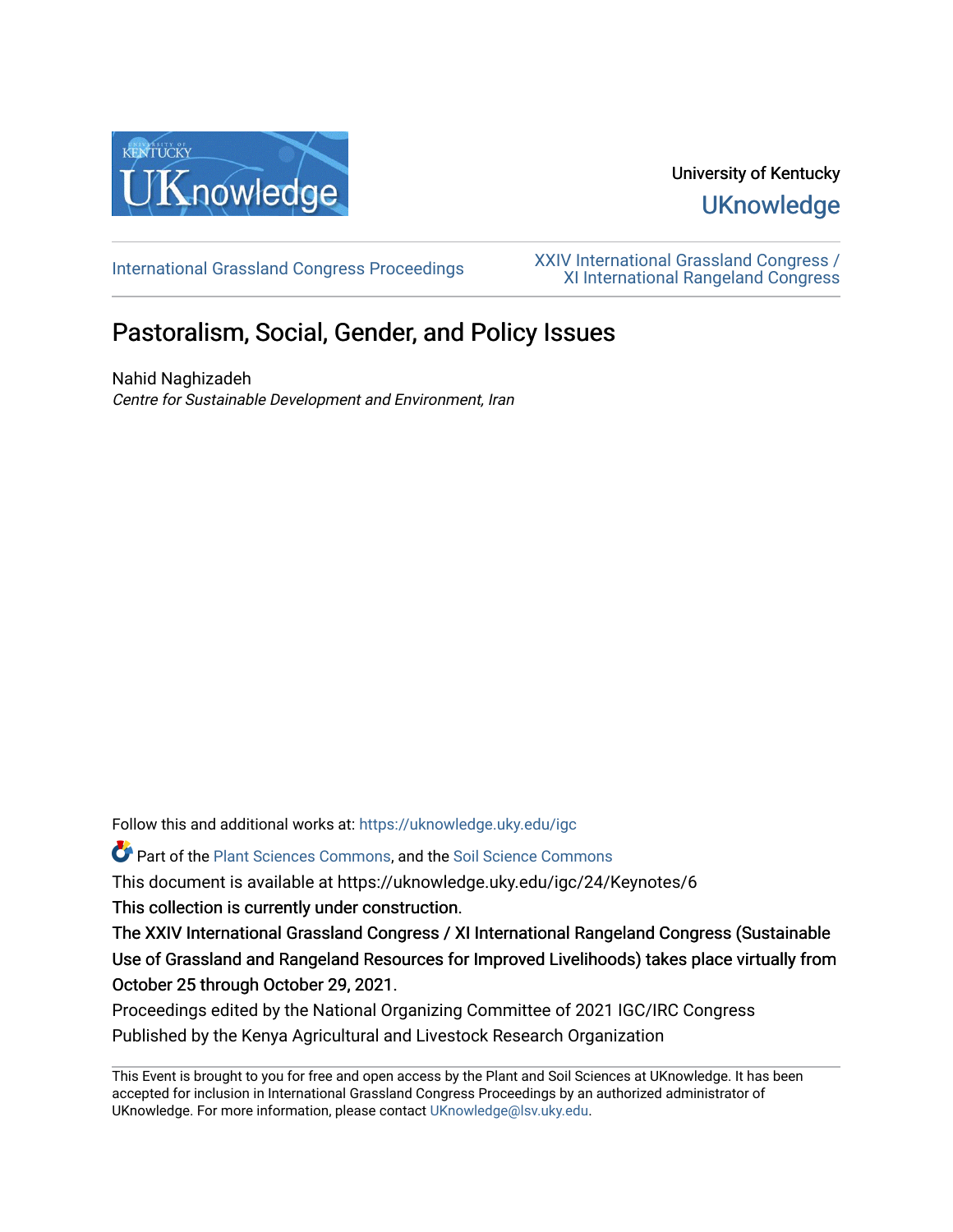## **PASTORALISM, SOCIAL, GENDER, AND POLICY ISSUES Nahid Naghizadeh, Member of the Board, CENESTA, Iran Member of the UNCCD CSO Panel for Asia**

### **Key words: Pastoralism, Territories of life, Recognition**

### **Introduction**

 $\overline{a}$ 

Nearly half of the Earth's land surface is classified as rangelands. Rangeland's health and productivity are directly critical to the livelihoods, cultures, and resilience of more than 500 million people worldwide, many of whom are indigenous peoples who depend on rangelands. Pastoralism is very diverse; it can be found in all continents, from the drylands of Africa and the Arabian Peninsula to the highlands of Asia and Latin America, or the tundra in the circumpolar zones, and in particular where crop cultivation is physically limited. Pastoralism supports several hundred million households worldwide and manages one billion animals, including camels, cattle, sheep, goats, yaks, horses, and reindeer, contributing more than 10% of the world's meat production and the large portion of dairy products, wool, leather, handicrafts, and other byproducts. Pastoralism produces food and ecological services and is often the only significant economic contribution in the world's poorest regions, and is the cultural backbone of longstanding civilizations.

As the late Dr. Mohamad Taghi Farvar<sup>[1](#page-1-0)</sup> regularly noted, "The migratory practices of indigenous peoples are almost always *de facto* nature conservation strategies."

A growing number of researchers and practitioners documented that Pastoralists are the Backbone and Invisible Assets of the World's Drylands. In addition, there is increasingly robust evidence that pastoralism is a viable and sustainable livelihood and productive system, managing uncertainty, and risk in diverse arid land ecosystems. In addition, there is ample scientific evidence that pastoral systems based on mobility and livestock diversity support a healthy ecosystem and complement other land uses such as wildlife conservation.

Pastoral women are key agents in socio-cultural and economic development, conservation, and management of natural resources. In most pastoral societies, women face more challenges linked to property rights, decision-making processes, and socio-cultural aspects.

Build on this vision, the history of conservation by indigenous peoples and local communities, including mobile pastoralists, goes back thousands of years and is based on their strong social organization, identity, collective production, and adaptation of their customary governance and management systems to complex ecological conditions in rangelands and grasslands of fragile ecosystems. Pastoralists have co-evolved over millennia with rangelands and grasslands", and this refers to the fact that grasslands and rangelands are 'grazing dependent' and will deteriorate if all grazing is taken off. These are collectively referred to as **"territories and areas conserved by Indigenous peoples and local communities, or more simply, "territories of life[2](#page-1-1)** ", A globally applicable governance type for areas and territories under customary management.

Pastoralists are multifunctional, and they generate diversified sources of income and contribute to sustained natural resource management because they intertwined their cultures, identities, and ways of life, they produce food in the harshest environments despite the lack of recognition and support from state governments and others in powerful positions in today's society.

These shreds of evidence show how pastoralism provides many hidden benefits that are not included in statistics and how this absence of true values fuels the marginalization of pastoralists

<span id="page-1-0"></span><sup>1</sup> <https://www.iccaconsortium.org/index.php/dr-mohammad-taghi-farvar-president-of-the-icca-consortium/>

<span id="page-1-1"></span><sup>2</sup> <https://www.biodiversitya-z.org/content/indigenous-peoples-and-community-conserved-territories-and-areas-icca> & <https://biodiversitya-z.org/content/indigenous-peoples-and-community-conserved-territories-and-areas-icca.pdf>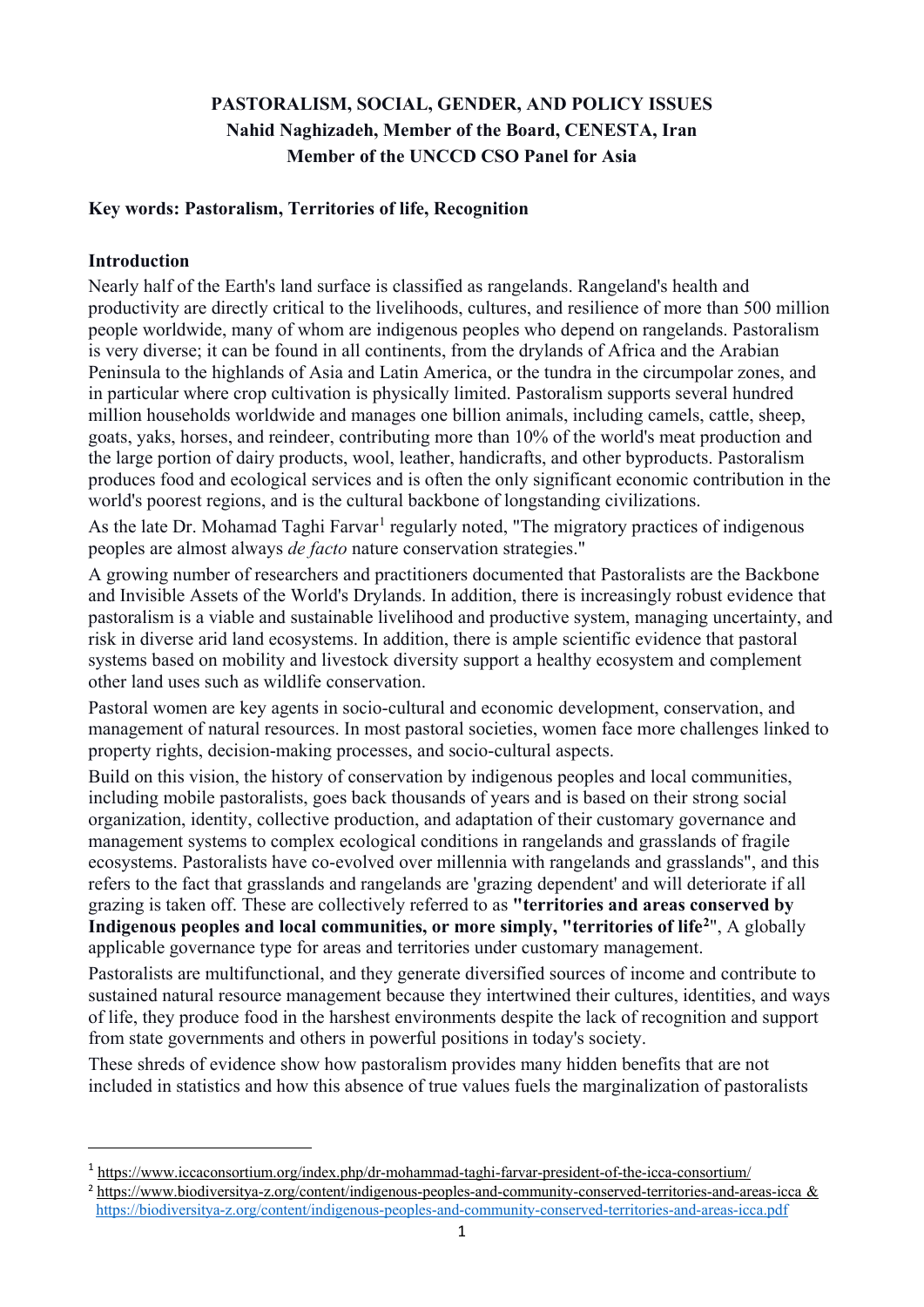and encourages policies that erode the sector and traditionally suffer from being poorly understood marginalized excluded from policy dialogues.

#### **Policy and Social Issues**

The indigenous mobile pastoralists have traditional customary systems and practices with unique rules, regulations, spiritual beliefs, and relationships that guide the governance and stewardship of their territories of life. These systems have been forced to face issues that threatened their very existence in the recent past. Chief among these threats are two: the induced weakening of the social governance systems and the resultant fragmentation of pastoralists' territories of life due to generations of marginalization and exclusion from decision-making processes that affect them, dispossession from territories, and cultural practices. These have, in turn, tended to result in various social issues and erosion of the socio-ecological integrity of their territories.

Despite the existence of robust evidence, most policy and decision-makers have preconceptions about pastoralists' importance as a land-use system, believing it to be economically inefficient and environmentally destructive. Actually, in addition to the climatic tensions of drylands, the said preconceptions are the root of significant excuses for designing, approving, and implementing a series of inappropriate policies and programs. These policies are not in harmony with the socioeconomic and ecological features of pastoralists and increased various types of pressures threatening their territories of life in the recent past.

In other words, pastoralists well-conserved their territories before the massive interference and domination by government policies, at least since the early twentieth century, and later by the private sector. In this background, in addition to using the existence of "Free Prior Informed Consent" or any other available tools to recognize and defend the rights of Indigenous Peoples, there need more assertive and proactive approaches such as self-determination, self-governance, and recognition of collective territories and cultural practices to secure the fullness of territories and cultures against specific threats that consistently undermined drylands ecosystems and pastoralists. The following diagram represents a general problem tree of social and policy issues of pastoralists and rangelands.



**General Problem Tree of Social and Policy Issues of Pastoralists and Rangelands**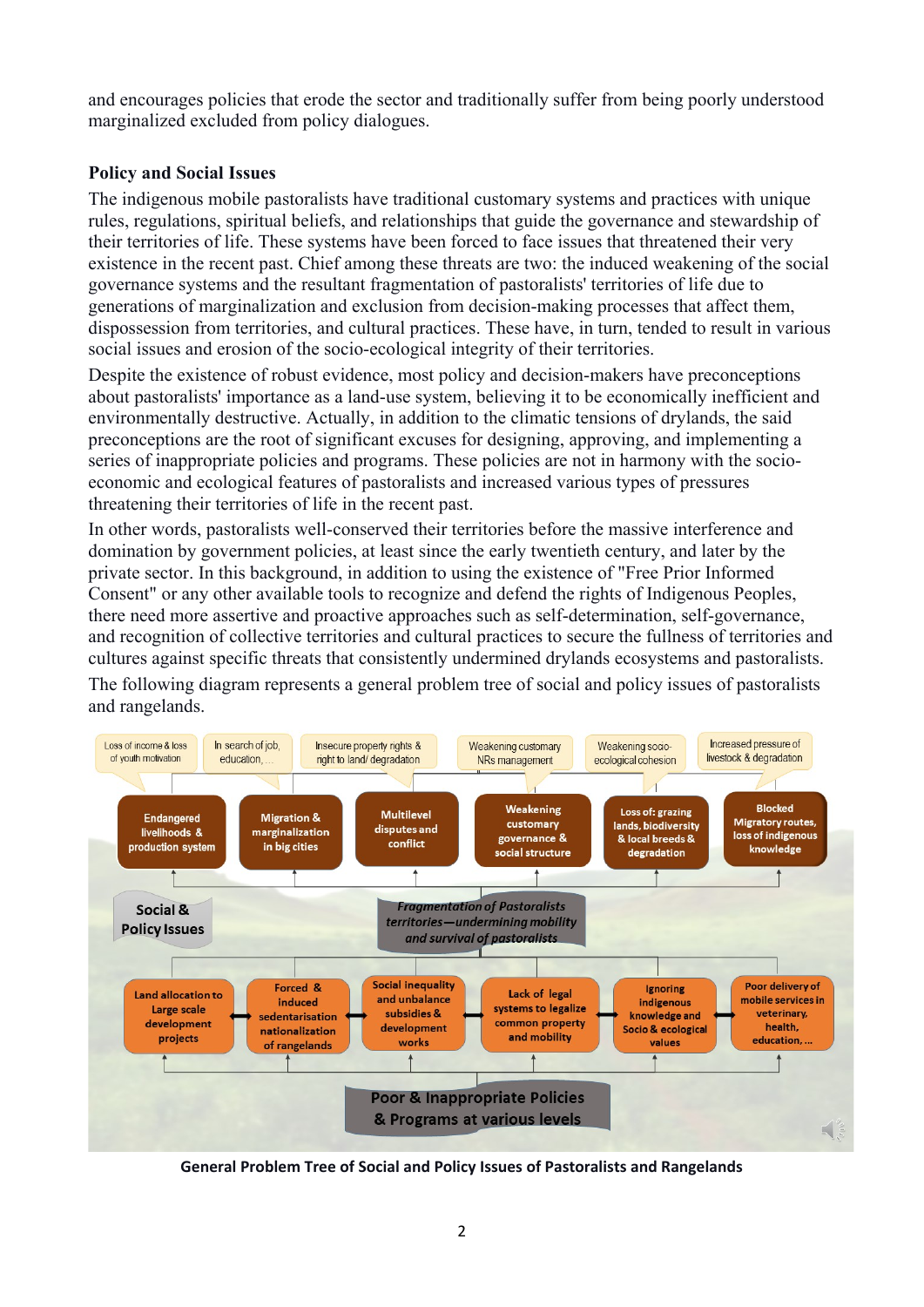The diagram shows how mobile pastoralism is increasingly under threat from legal, economic, social and political disincentives and barriers to mobility of livestock including rangeland degradation. The ultimate drivers of rangeland degradation are typically associated with policies, socio-economic changes, or interactions of socio-economic and governance factors with climatic stressors, such as drought. In a nutshel the p**oor & inappropriate policies & programs are the root cause of the f***ragmentation of pastoralist territories—undermining their Mobility and survival.* 

#### **Gender issues**

The role of women among pastoralists has been much discussed, and it is agreed that "Empowering women in pastoralist communities is to empower future generations of pastoralists." Gender Equity is one of the main elements and pillars of sustainable pastoralism. Therefore, addressing gender issues through a collective and bottom-up approach while retaining pastoralist society's culture and traditional lifestyle.

In most pastoral societies, women face more challenges linked to property rights, decision-making processes, educational opportunities, water shortage, energy, health issues, and even food in a climate crisis. Such inequalities affect their role and responsibilities, restrict women's development potential, and limit their opportunities for self-strengthening in various aspects, in particular within the socio-economic growth of the entire family.

Pastoral women play a key role in different aspects within pastoral communities, including indigenous food production systems, mainly processing dairy products; livestock keeping (in particular, newborn ones, grazing, feeding, milking, and sheep shearing); producing handicrafts; Treating animal disease (traditional & modern); managing poultries and their byproducts; supporting community during seasonal migration (packing and unpacking the stuff); maintaining the family cohesion in different aspects; managing family diet in terms of cooking and washing and conservation and sustainable use of medicinal and edible plants.

In fact, despite many challenges, Pastoral women are key agents in cultural and socio-economic development and conservation and management of natural resources. In addition, pastoral women have been active participants in global policy dialogues and relevant gatherings in various regions, highlighting their role in achieving sustainable pastoralism.

Therefore, pastoral women need to strengthen their position in various socio-economic aspects, including property rights, decision-making, use and control of income, assets, resources, and services. It is important for women also to be part of the community processes of adapting and responding to changes as women have a crucial role in helping adapt to changes, which might entail other changes within families and communities.

## **Conclusion**

For centuries mobile pastoralism has adapted itself to the environment and regulated migration in search of water and feed, so it is said that mobile pastoralism is the most viable and resilient form of production and land use in most of the world's fragile drylands. In this context, the world is responsible for thinking profoundly and wisely towards a fundamental change and **considering pastoral communities' dynamic and viable socio-economic and ecological systems and values.** *A Paradigm Shift is needed towards Sustainable Pastoralism and sustainable use, conservation, and restoration of rangelands and grasslands*. We need to halt drivers of biodiversity loss and marginalization of Indigenous peoples, both in direct and indirect ways, to stop harmful industries like mega-infrastructure, unsustainable consumption, growing inequality, and climate breakdown.

Mobile pastoralists identify themselves by their ancestral territories, including summering and wintering territory and the migratory routes, with no regard to administrative and political boundaries. In other words, mobility, territory and, right to land are the basis of pastoralists' social